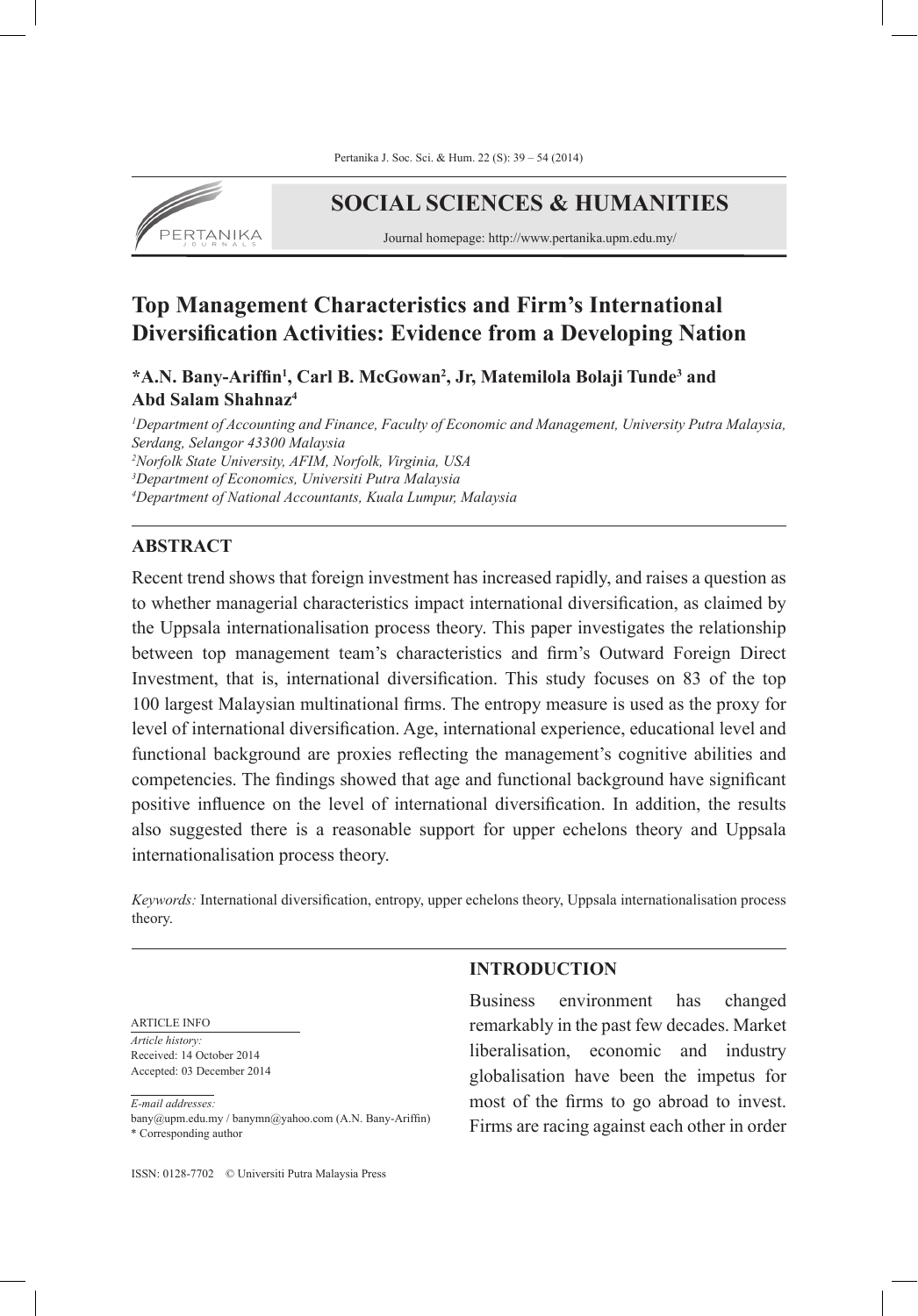to pursue overseas business or investment opportunities that would enhance values to the firm. This strategy is also known as international diversification or Outward Foreign Direct Investment (OFDI).

Uppsala internationalisation process model by Johanson and Vahlne (1977) states experiential knowledge is crucial in firm's expansion to other countries and also management of international operation. This model builds on two assumptions that are based on uncertainty and bounded rationality. First, experience in operations, current activities and understanding of foreign markets drive the change towards OFDI. Second, firms change their business through decision to commit OFDI to strengthen their position in foreign markets. On top of that, the recent updated model by Johanson and Vahlne (2009) mentions the importance of insider rapport as a necessary condition for successful internationalisation. This relationship can enhance the learning curve in a way to build trust and commitment that come with prior experience of top management team (TMT).

At the same time, recent years have witnessed a flourishing of research on CEO and top management characteristics. Upper echelons theory by Hambrick and Mason (1984) suggests that the composition of the TMT creates the foundation for managerial decisions and eventually helps decide a firm's behaviour on strategic decisions. This theory places emphasis on macroorganisational research, and also on dominant coalition of the organisation,

particularly at the YMT level based on their cognitive orientation, values and knowledge base. All in all, the competition among the firms to venture internationally has raised the call for improving or equipping management team characteristics with a set of skills in order to function more effectively under new complex international business environment (Tihanyi *et al*., 2000) after international entry.

This study focuses on TMT characteristics to determine its influence on the level of international diversification using Malaysia-based multinational firms as an example of multinational firms from developing country. The number of firms investing abroad via international diversification has increased, particularly in this country. Nashir (2010) reported that this country's MNCs are the largest investors in Indonesia with investment totalling RM8.2 billion (US\$2.7 billion). Firms such as IJM Plantation, IOI Corporation, Sime Darby Group, United Plantations Bhd. and Asiatic Development Bhd. are among those investing in that country.

According to Arif and Lopez (2007), the major push factors for outward OFDI are increase in wealth of individuals and corporations, high domestic savings, increase in labour costs compared to costs in neighbouring countries, limitations of domestic demand, liberalisation of strategic sectors such as health, education, telecommunication and utilities, and also government's efforts in promoting OFDI. It is said that capital abundance due to high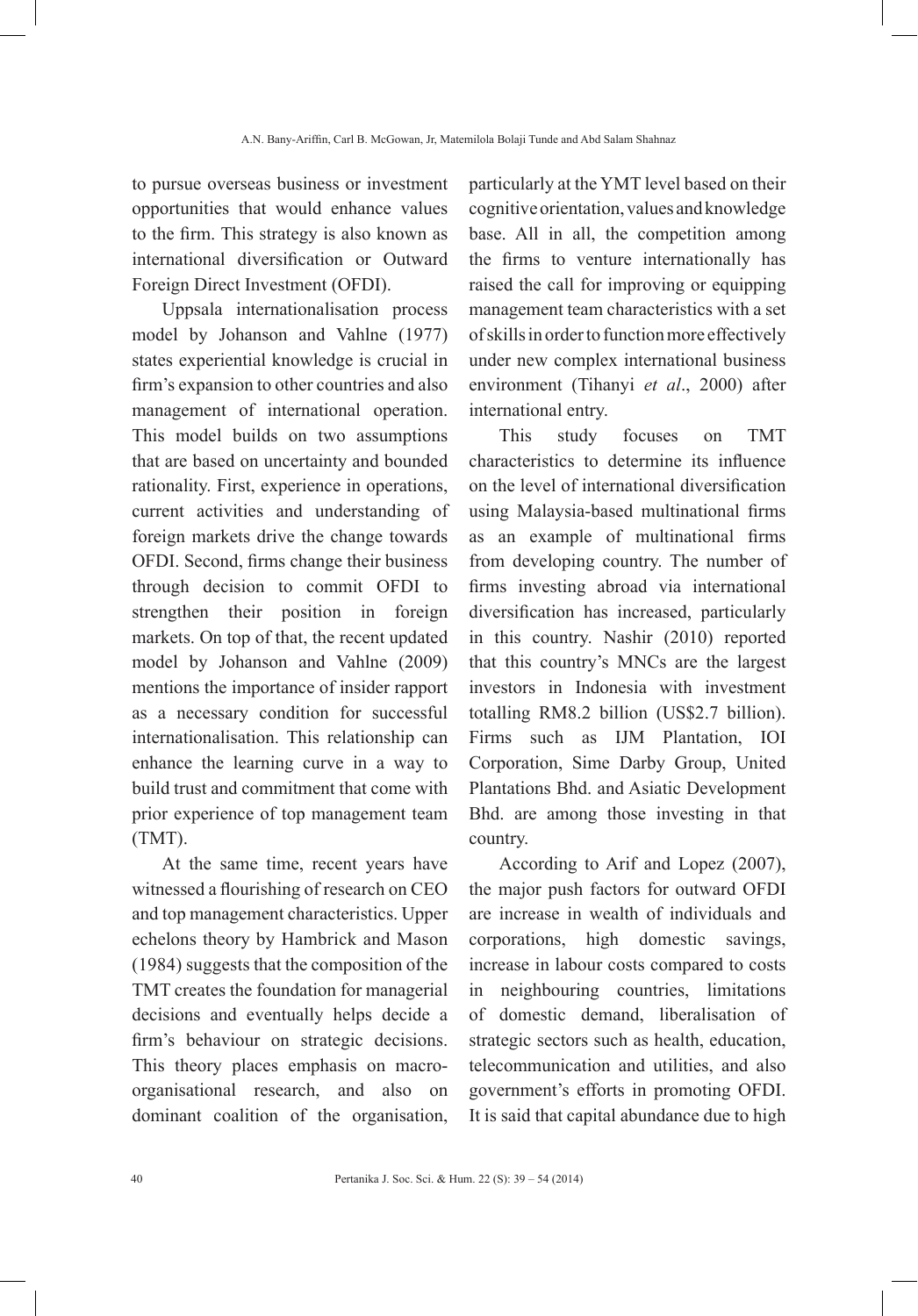domestic saving enjoyed from remarkable growth during pre-1997 economic crisis and post-crisis years also contributed to corporations going abroad (Tajul & Amirul, 2010). In addition, Arif and Lopez (2007) noted that government's promotion to go abroad is not new as it started in the 1970s, as part of New Economic Policy (NEP), where the outward-oriented firms are given incentives such as tax exemption and so on. According to Syed (2008) and Syed and Kitchen (2008), technological skills, knowledge capabilities and various government's efforts in promoting expansion have certainly enhanced local firms' global competitive advantage.

There are studies that focus on TMT characteristics and their influences on firm's international diversification strategy such as that by Jaw and Lin (2009) on Taiwan's high-tech firm. The TMT educational background is found to be not important, as reported by Herrmann and Datta (2005) in a US study of manufacturing firms, whereby they mentioned educational background is significant. Wally and Becerra (2001) from a study of US MNCs in European community found education is not significant to international diversification strategy. The conflicting findings from these studies are believed to be due to the country-specific differences or even sample specific.

This study contributes to this literature in the following ways: First, according to Nielsen (2010a), there have been many studies on the importance of firm-level experience of top management. Other aspects remain unexplored such as the impacts of managerial knowledge and expertise at the top management level (Hambrick & Mason, 1984). Therefore, this study attempts to explore the relationship between TMT characteristics and international diversification. The managerial team's attributes (age, educational level, functional background and international experience) are added to other factors used in prior studies.

# **DEVELOPMENT OF MALAYSIAN MULTINATIONAL CORPORATIONS**

FDI in the tested country could be notable as early as during the British colonial period especially in the mining and plantation sectors. The influx of FDI began during the 1980s and 1990s due to strategic policy introduced by the former Prime Minister, Mahathir, in order to propel the economy to become industrialised away from commodity-based economy. This led to promotion of Heavy Industries Policy, which was geared to accelerate industrial growth, in line with the NEP, designed to eradicate poverty, as well as under the National Economic Recovery Plan which helped to serve as a blue print for better management of economy after the 1997-8 financial crisis. However, FDI were mostly in the context of inward FDI.

Outward FDI is considered as relatively new compared to more developed nations such as the US and Japan. Ariff and Lopez (2007) dated inward FDI from mid-1970s. Malaysia's decision to progress via exportorientation had been the contributing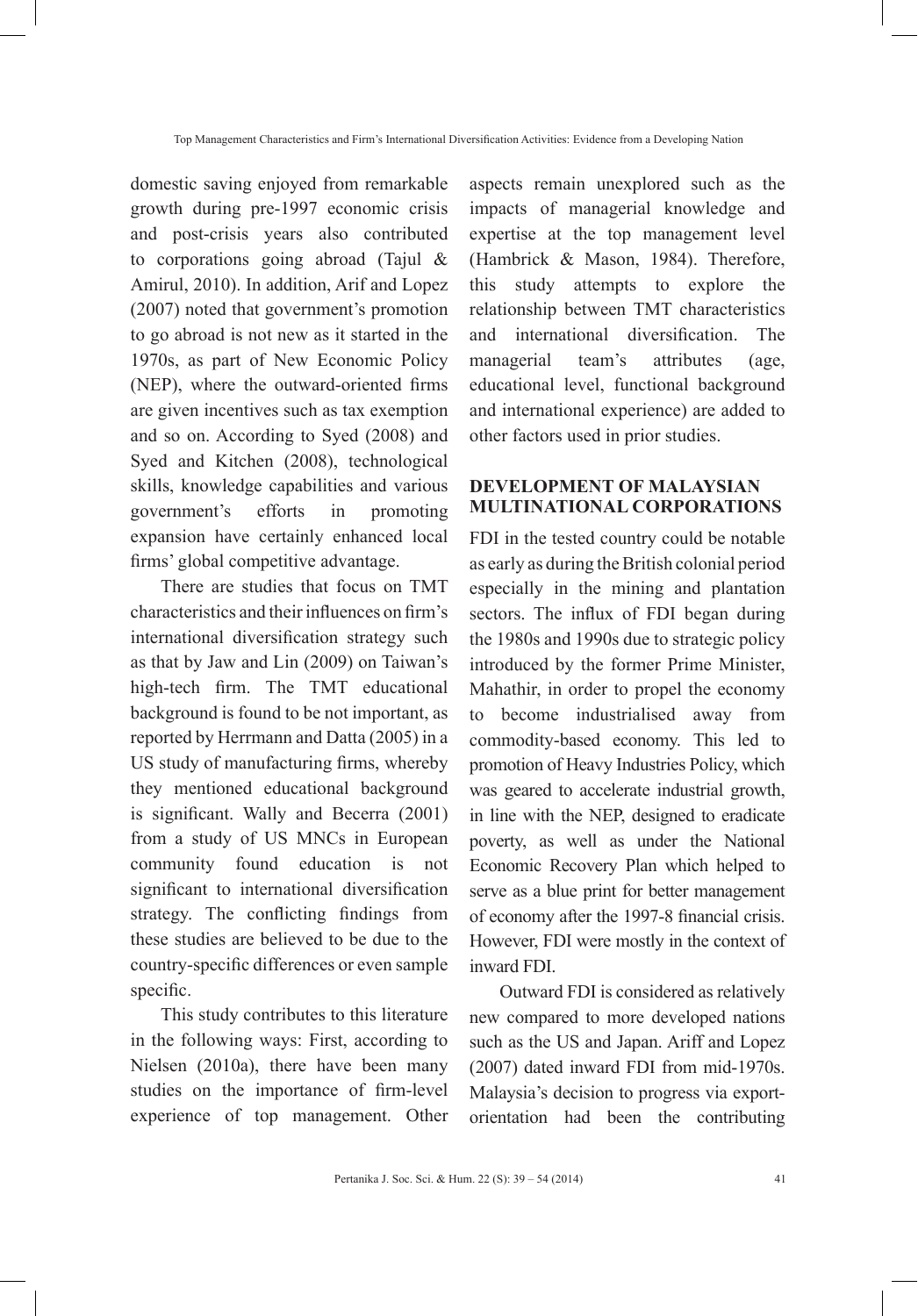factor on a significant change on the export structure during 1970s and 1980s (Ariffin & Fauzias 2006; Syed, 2008). The formation of ASEAN Free Trade Area in 1992 was one of the added factors on the reshaping of the economic landscape with larger FDI. Since then, FDI has been regarded as one of the main drivers for achieving sustainable high growth and development.

Syed and Fariza (2007) mentioned the fast-changing technology, economic integration, changes in consumer tastes and also increased in global competition as motivating MNCs to go abroad. The introduction tariff-related incentives, financial and non-financial incentives were parts of various policies to encourage internationalisation activities. Establishment of Export-Import Bank of Malaysia is one of the examples that shows commitment to encourage firms to go abroad.

In promoting internationalisation, government-linked corporations (GLC) were the initial movers (Tajul & Amirul, 2010) to take a lead; Petroliam Nasional Berhad (Petronas), Telekom Malaysia Berhad (TM), Sime Darby Berhad and FELDA are some of the GLCs leading the way. Initial foreign market dooropening was done through governmentto-government diplomatic initiatives. According to Mahathir (2011), it is important to have friendly relationship with foreign countries because it will create business opportunities and knowledge transfer to local firms. The Look East Policy was part of an effort to gain competitive

skills and knowledge from Japan and Korea, as well as Taiwan. Syed and Fariza (2007) noted that Malaysians' participation in OFDI is notable and significant in the global market. UNCTAD (2006) reported that the country is ranked at  $32<sup>nd</sup>$  position among 128 economies worldwide. It was noted that overseas investments are mainly on oil and gas and services sector, followed by manufacturing, agriculture and construction sectors.

# **THEORETICAL PERSPECTIVE AND HYPOTHESIS DEVELOPMENT**

#### *Top Management Team (TMT)*

The definition of TMT has taken centre stage in the literature. TMT definition is based on the original work of Cyert and March's (1963), who referred to it in their "dominant coalition" theory (Carpenter *et al*., 2004). Carpenter *et al*. (2004) showed that individuals at higher level of management are expected to have greater influence on decisions that are strategic in nature. The identification of top team constructs and team membership is often associated with the measurement heuristic (by title or position) of senior management level. Upper echelons studies were conducted by early researchers using the "dominant coalition" as the central construct for TMT. Hambrick and Mason (1984) argued that upper echelon perspective should be of interest because this group and its members provide a crossing point between the firm and the environment.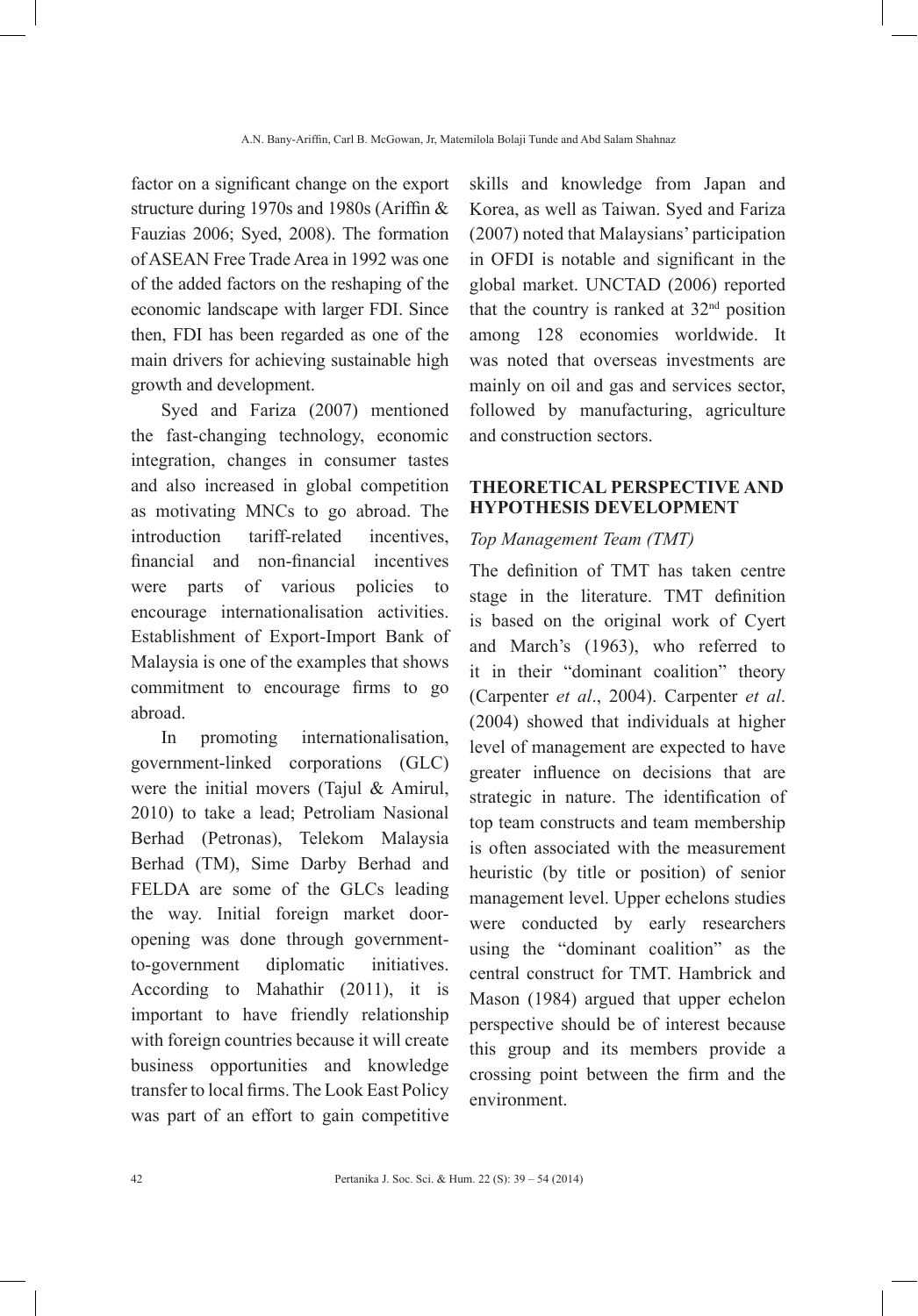Finkelstein and Hambrick (1996) introduced "supra-TMT" as a concept to include members of TMT and the board of director into one unit. However, this concept was theoretically and empirically challenged. Fama (1980) stated board of directors and TMT are not the same as both assume distinct roles in firms. Jensen and Zac (2004) highlighted that the "supra TM" concept should be rejected since there was inconsistent evidence that TMT and board of directors be distinguished as a subgroup. Thus, TMT as unit of analysis does not include board of directors of the firm.

Upper Echelons theory suggests that the composition of the TMT creates the basis for managerial decisions and ultimately the behaviour of the firm. Studies belonging to this body of research stated that managers' observable experiences are valid proxies for their cognitive orientation, values and knowledge as subsequently impacting the strategic choices. The psychological factors (beliefs, knowledge, assumptions and values) are of central significance to the upper-echelons theory. This theory places emphasis on macro-organizational research, with emphasis on dominant coalition of the organization, particularly at the top management.

# *Top Management Team Characteristics and International Diversification*

In an earlier research, Tihanyi *et al*. (2000) mentioned that the dominant coalition studies focused on the organizational

leadership of individual (CEO) to the entire team of top managers. However, the organizational studies have placed more emphasis on the observable demographic characteristics such as age, tenure, experience in order to predict or explain the relationship between demographic characteristics and organisation's performance. According to Herrmann and Datta (2005), most of the upper echelons studies have focused on CEO characteristic with an implied assumption that absolute decision making power is vested on the CEO.

As discussed earlier, the challenges associated with international diversification strategies are imminent. In order to cope with these challenges, international diversification strategies demand that top managers possess certain cognitive abilities, orientation and competencies that are acquired through experience and education. The upper echelon theory associates top managers' experiences and education with their cognitive ability and competencies. The upper echelon theory argues that experience, education, and functional background of the top managers, among others, influence their cognitive ability and strategic decisions. The upper echelon theory sees top managers as powerful actors that make effective strategic decisions that enhance firm competitiveness and performance. Similarly, internationalisation process theory stresses on the importance of managers' prior knowledge and experiences which serves as valuable contributors to their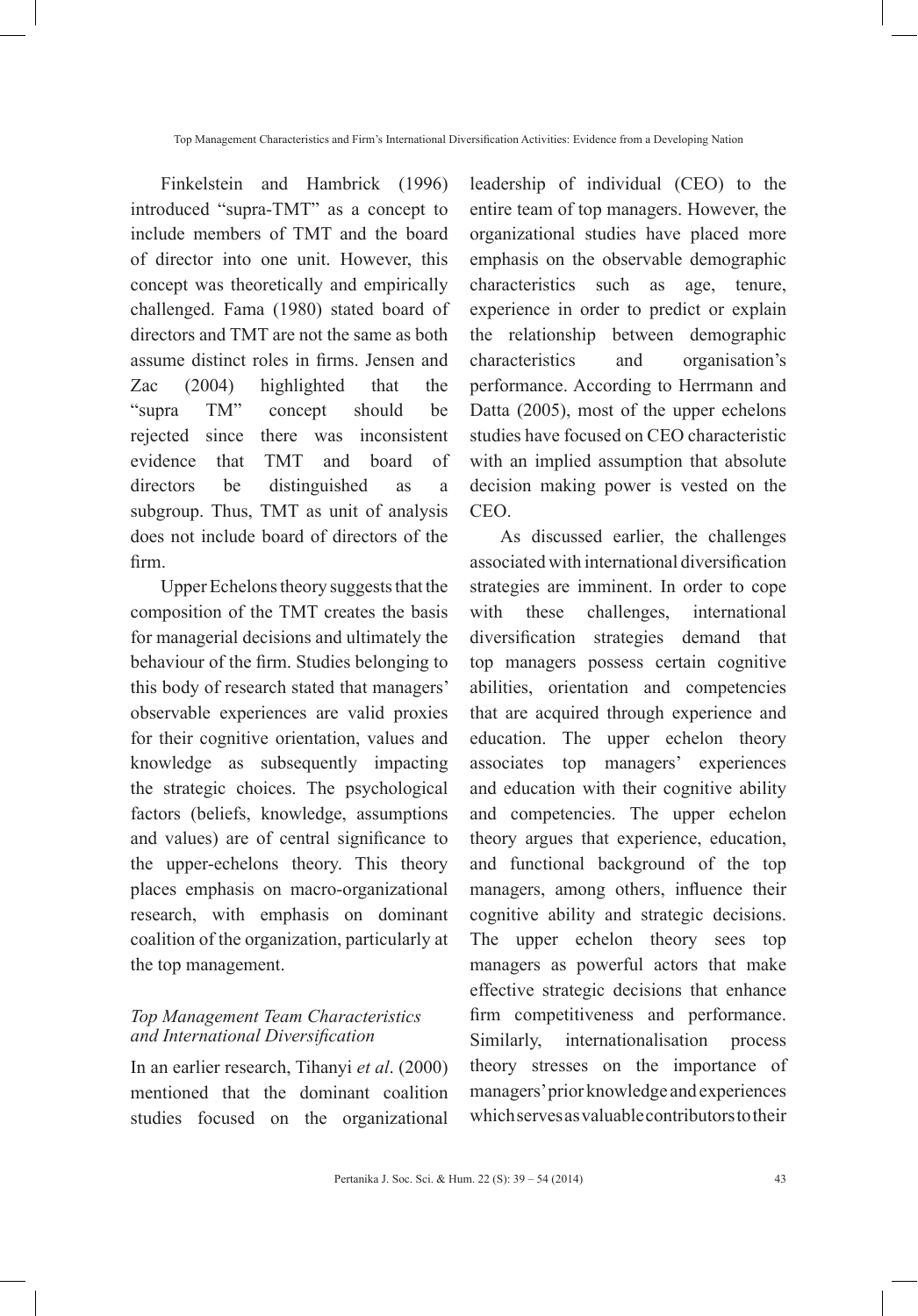networking experiences to better facilitate firms' international diversification strategy. The insights from internationalisation process theory provide links to the upper echelon perspective via managers' ability to make effective strategic decision.

Top managers with more international experiences, education and diverse functional background make effective decisions to minimise risks than managers with lesser experiences and education, or similar functional background. Top managers who possess more of such characteristics make effective strategic decisions such as thorough evaluating multiple options for new opportunities, minimising risks and uncertainties that characterise venturing into international business, as well as sustaining firms' competitiveness. Thus, a firm's strategic decisions are strongly influenced by the background characteristics and previous experience of the manager (Child, 1974; Hambrick & Mason, 1984). Therefore, integrating the insights from the upper echelons theory and Uppsala internationalisation process theory, the current research used the background and experiences of TMT members as having considerable influences on a firm's strategic choice relating to internationalisation strategies.

#### **i TMT Age**

Wiersema and Bantel (1992) mentioned that earlier research had shown younger managers were correlated with more strategic change behaviour. Meanwhile,

older executive are said to be less willing to settle in to new ideas (Bantel & Jackson, 1989). This is due to the career stage factor where financial security is essential and risk-taking behaviour is seen as a career threat (Wiersema & Bantel, 1992). According to Tihanyi et al. (2000), strategic change initiative is more attractive to younger and more energetic managers who are willing to indulge in risk-taking behaviour. As mentioned by Hambrick and Mason (1984), older executives may incline towards status quo. They also noted that younger managers have the tendency towards "attempting the novel, the unprecedented, taking risk". The updated Uppsala internationalisation process model theorises that the level of international diversification is positively related with knowledge and experience of the managers. Experience and knowledge are generally associated with older executives. In contrast, older executives typically possess less physical and mental stamina (Child, 1974) and also fewer informationprocessing abilities (Herrmann & Datta, 2005). Although recent study shows insignificant relationship, it is believed that age will influence firms' level of international diversification. Therefore;

*H1:The higher average age of TMT member is negatively associated with the level of international diversification.*

#### **ii TMT International Experience**

Adler and Bartholomew (1992) suggested development of managers' cross-cultural skills and lessening chauvinist attitude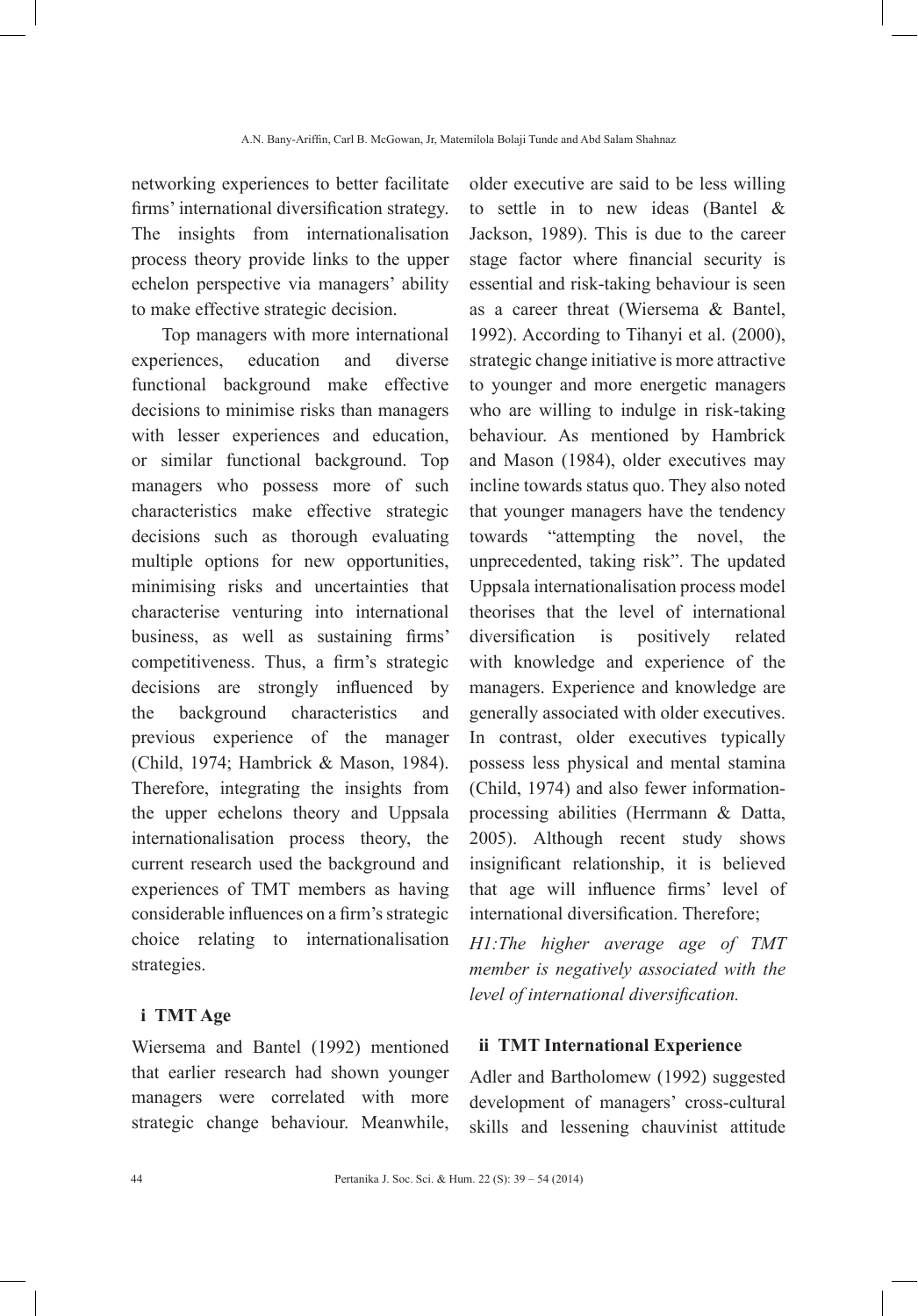contributes to ineffectual international careers through international experience. Sullivan's (1994) work indicates there is an association between TMT international experience and international diversification. On the other hand, Sambharya (1996) found that the level of international background was positively related to international diversification due to a number of reasons. Finally, according to Tihanyi *et al*. (2000), international assignment may establish a manager's rapport with or contact, which will become useful in facilitating future global ventures. Network theory also indicates that inter-organisational and interpersonal relationships from business and social networks shape firms' behaviour on internationalization. Therefore;

*H2: The higher percentage of TMT member with international experience is positively associated with high level of international diversification.*

#### **iii TMT Educational Level**

The educational level of managers has been associated with their cognitive orientation and knowledge base (Hermann & Datta, 2005). Managers with above average educational level are expected to have more tolerance for ambiguity which is vital in seeking and evaluating multiple options for new opportunities. For instance, Datta and Rajagopalan (1998) and Wiersema and Bantel (1992) have linked educational background with greater innovation, knowledge, skills and openness to change. Grimm and Smith (1991) pointed out that TMT employed

strategic changes were more likely to hold an MBA degree. Therefore, managers' socio-cognitive abilities play important role on internationalisation success (Herrman & Datta, 2005). However, Herrmann and Datta (2005) argued that high level of education is occasionally detrimental to decision-making due to excessive analysis. In respect of the logical link between educational level and socio-cognitive capacities, it is hypothesised that:

*H3: The higher average educational level of TMT members is positively associated with high level of international diversification.*

### **iv TMT Functional Background**

Functional background is an indicator of cognitive biases and the type of knowledge they bring on to the job (Walsh, 1988) in terms of critical job knowledge and skills that are contoured by their functional experiences (Herrmann & Datta, 2005). Michael and Hambrick (1992) found TMT's core specialisation to have influence on the nature of diversification that firms would or could undertake. In relation to team's functional heterogeneity, Bantel and Jackson (1989) found that diverse functional background among TMT is associated with innovation among banking firms. Wally and Becerra (2001) support the findings of earlier studies, i.e. TMT's diverse functional expertise was found to be positively related to international diversification strategy among US MNCs in the European Community. Herrman and Datta (2005) found that there was no significant relationship between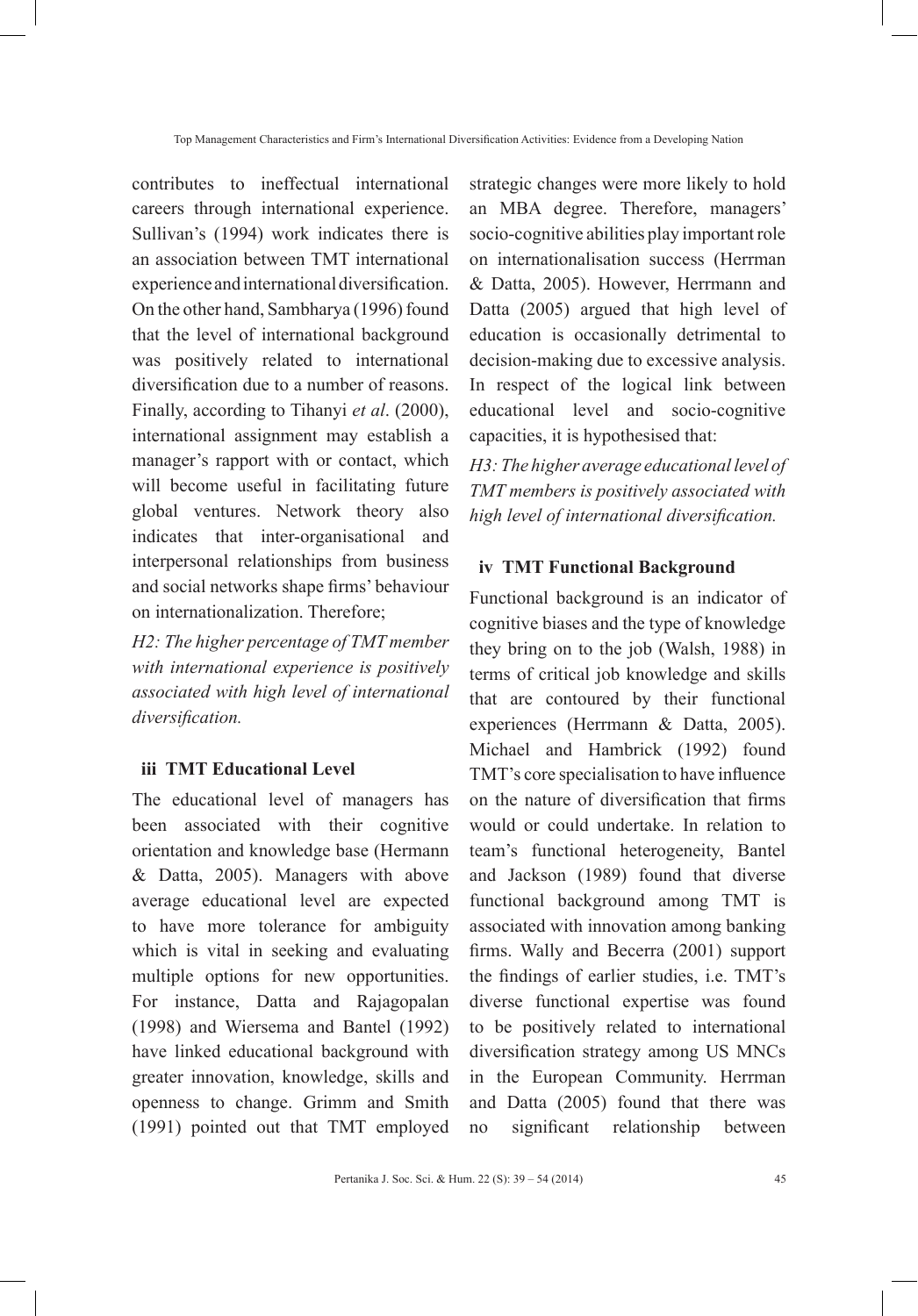functional background and international diversification. Therefore:

*H4: High diversity of functional experience among TMT members is positively associated with international diversification.*

# **RESEARCH METHODOLOGY**

The section presents related models and discussion on the sample size and variables used as proxies for TMT characteristics, diversification and control variables. In addition, data processing and analysis used in this study are also explained.

Model I:  $D_i = \alpha + \beta_1 MC_i + \beta_1 ROE_i + \mu_i$ Model II:  $D_i = \alpha + \beta_1 Age_i + \beta_2 Expert_i$ + β<sup>4</sup> *Background*   $+ \beta_5 MC_i + \beta_6 ROE_i + \mu_i$ 

Where (D) represents international diversification, MC is log of market capitalization that captures firm size, Age is CEO's Age, Exper is international experience, Background is functional background, ROE is return on equity, and  $(\mu_i)$  is error term.

#### *Sources of Data*

This study used secondary data from the annual report of the MNCs and Capital IQ database. Meanwhile, demographic data such as age, international experience, education and functional background were extracted solely via content analysis of TMT biographic information from firms' annual reports and Capital IQ

database. Target sample consisted of listed Malaysian MNCs that have invested abroad extensively over the previous five years. In addition, the target sample must be listed and ranked as the largest hundred over 5 years prior to the sample period in order to qualify. Based on these requirements, the final sample was 83 MNCs.

#### *Variables Selection and Analysis*

There are five variables: entropy as measure of multi-nationality or diversification level is the dependent variable, while the other four are age, international experience, education and functional background. On the other hand, more variables [namely, market capitalisation and Return on Equity (ROE)] were also used as control variables.

The diversification strategy undertaken by firm, as indicated by the multinationality level, was measured via the entropy measure. This measure was used in Qian (1996) who provided an indicator signifying multinationality (Sullivan, 1994). Thus, the entropy is characterised by a multi-dimensional measure because it takes into consideration both the spread and the amount of international expansion. Hitt, Hoskisson and Kim (1997) mentioned that entropy measure considers both the number of global market regions in which a firm operates and the importance of each global market region relative to total assets. Using Qian's (1996) approach, the entropy measurement involves calculation of the number of subsidiaries in any one country relative to the total foreign holdings held by the firm. The entropy formula as follows: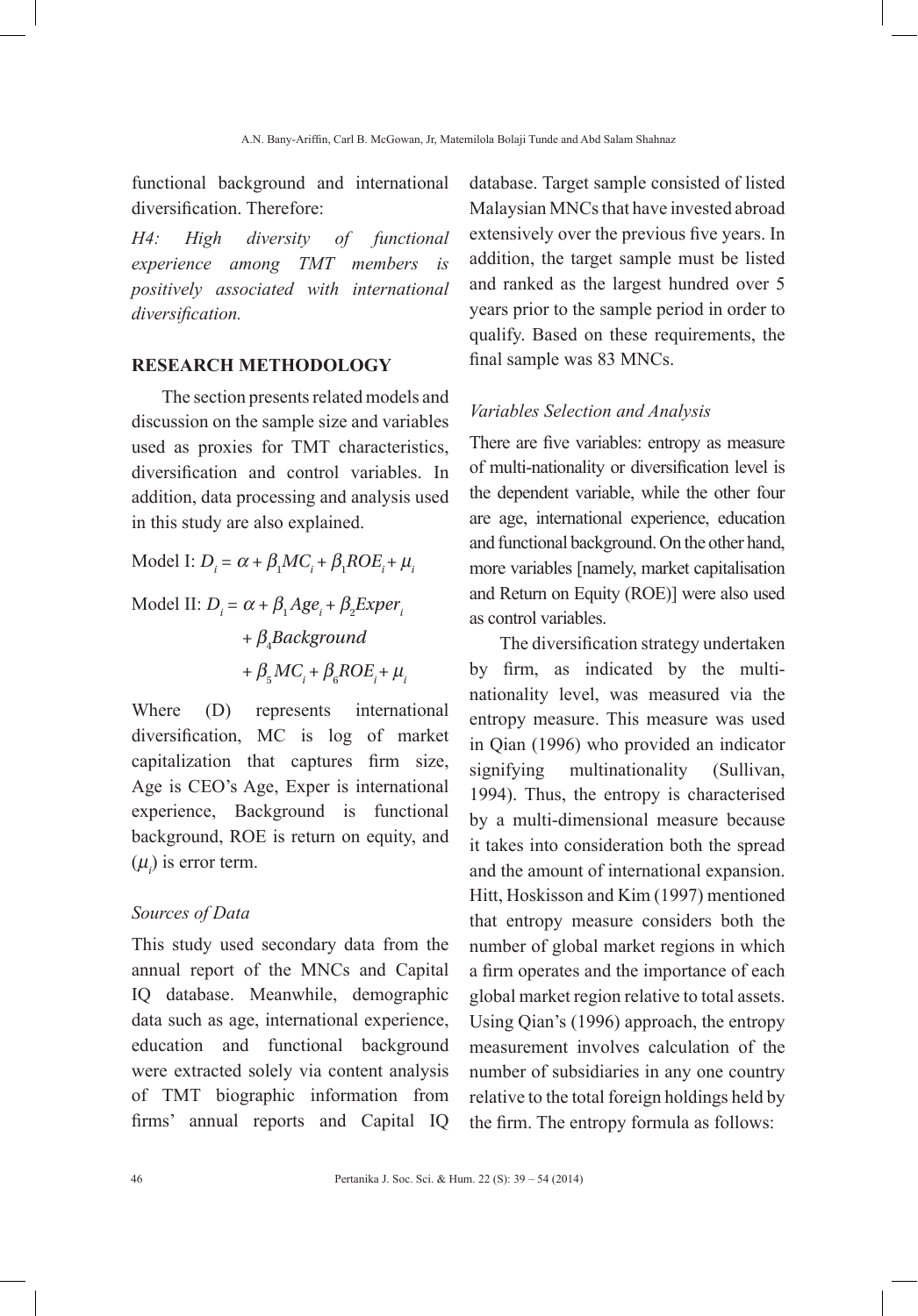$$
D = -\sum_{i=1}^{n} S_i \log_e(1/S_i)
$$
 (3)

Where,

D: Index of multinational diversification computed at the end of the observed period. Si: Number of subsidiaries in the country *i* or region *i* to the total number of foreign subsidiaries.

TMT age was computed as the average age of executives in the TMT members, as in Hermann and Datta (2005). Biographical information in the annual report Capital IQ database was inspected to determine the age of all members of the top management team. Then, data of the age of the TMT was aggregated to calculate the mean to find the average age at firm level.

Datta and Rajagopalan (1998) adopted seven-point scale on the highest degree earned:  $(1 = high school, 2 = some college, 3)$ = undergraduate degree, 4 = some graduate school,  $5 =$  master's degree,  $6 =$  attended doctoral programme and  $7 =$  doctorate) as measures on educational level, while Wally and Becerra (2001) adopted three-point scale as follows;  $1 =$  Bachelor degree or less,  $2 =$  Master's degree, and  $3 =$  PhD. In this study, the scale was modified to fivepoint scale while maintaining the scale concept used by Datta and Rajagopalan (1998) as educational measures;  $(1 =$ Diploma and lower,  $2 =$  Bachelor degree,  $3$  = Professional qualification,  $4$  = Master degree, and  $5 =$  Doctorate). Thus, TMT educational level was measured as the average educational level of TMT from the assigned score of each individual member. Then, the score of TMT educational level was aggregated to calculate the mean to find the average educational level for each firm.

Functional background of the TMT members was classified based on their functional experience prior to the current function and comparison was made against the Bursa Malaysia core industry classification that firms are operating. This classification was partially adopted the method used by Wally and Becerra (2001), where the current and past functional titles were used to make such classification as proxy of TMT diversity. Individual TMT member was coded one and zero as indicators of member non-core function and core function members, respectively. Core function refers to TMT member with operational background directly related to the industry classification, while non-core function refers to TMT member who is not directly related to the operation. The score for each firm was assigned based on the current and past title position which was then aggregated and a simple percentage calculation was done to determine proportion of TMT with noncore functional experience.

Based on the past literatures on the practice of international diversification studies, this study controlled for firm size (log of firm market capitalization) and ROE (firm average on equity for the last five years). Both the variables have been associated with higher levels of international diversification.

Upon completion of individual level data collection, the gathered data were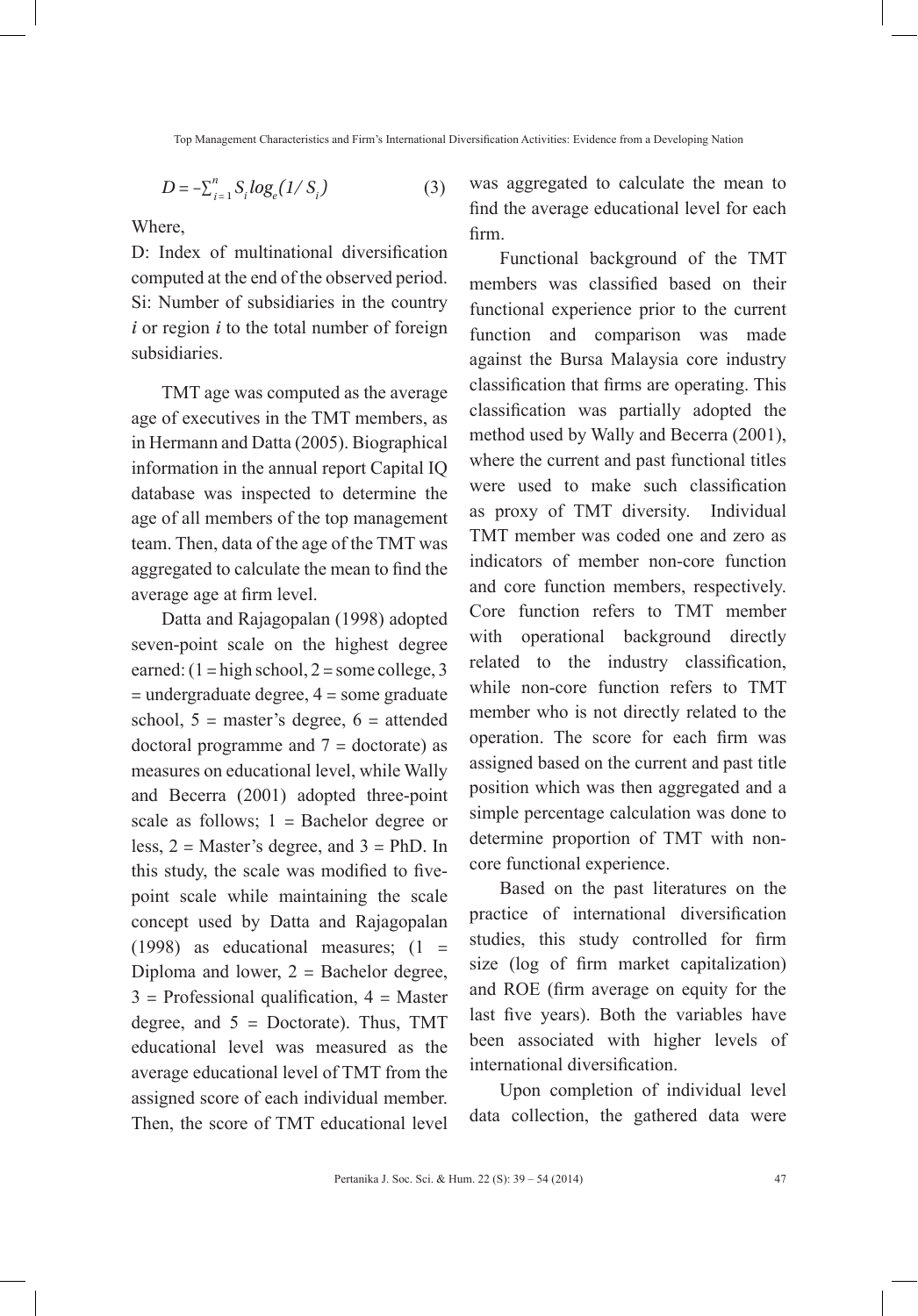aggregated in the following manner: age and educational level values were aggregated separately and the mean of each variable was calculated to determine firm level average, respectively. Meanwhile, simple calculation of percentage was computed based on individually-coded international experiences and functional background in order to measure TMT's diversity.

Multiple regression was used to determine the possible relationship between Dependant Variable (Entropy) and Independent Variables (age, international experience, education level and functional background with the presence of Control Variable (market capitalisation and return on equity). Given the nature of the subject, this method has been widely used despite many potential statistical issues on the reliability of the parameters from this procedure.

# **RESULTS AND DISCUSSION**

Table 1 is a summary of descriptive statistics and correlations matrix. The statistics indicates that none of the correlation coefficient among the independent variables is large enough to suggest the existence of multicollinearity in the regression equation. In order to test H1 to H4, two sets of Ordinary Least Squares (OLS) regression model were run. Model I includes the control variables, whilst Model II includes all the variables.

The results are summarised in Table 2, which indicates that the incremental  $R<sup>2</sup>$  between model II and model I ( $R<sup>2</sup>$  of 0.277 versus 0.079). This finding suggests that TMT characteristics jointly explain

the dependent variable only partially. The results are also similar to the reports in the previous studies, whereby size and performance of the firm have been found to be associated with international diversification.

For Hypothesis 1, it was found that the hypothesis is not supported. The result is contrary. Higher age is positively associated with international diversification. This brings to the notion of Uppsala internationalization process model by Johanson and Vahlne (2009) that prior experience is of value that may influence firm to engage international diversification strategy. Therefore, logically the higher the age the more experienced the management, especially with networking they bring into their respective jobs. Johanson and Vahlne (1977) also mentioned that international expansion is an incremental process with knowledge of the firm. Thus, it can be assumed that higher age is related to the knowledge and experiences of the management.

As hypothesised in H2 and H3, it was observed that international experience and educational level are not significantly related to international diversification. This is contrary to the findings by Herrmann and Datta (2005), which revealed that educational level and international experience of TMT were significantly associated with international diversification. However, this study confirms the findings of Wally and Becerra (2001) in the context of U.S. multinationals in the European Community that educational level and international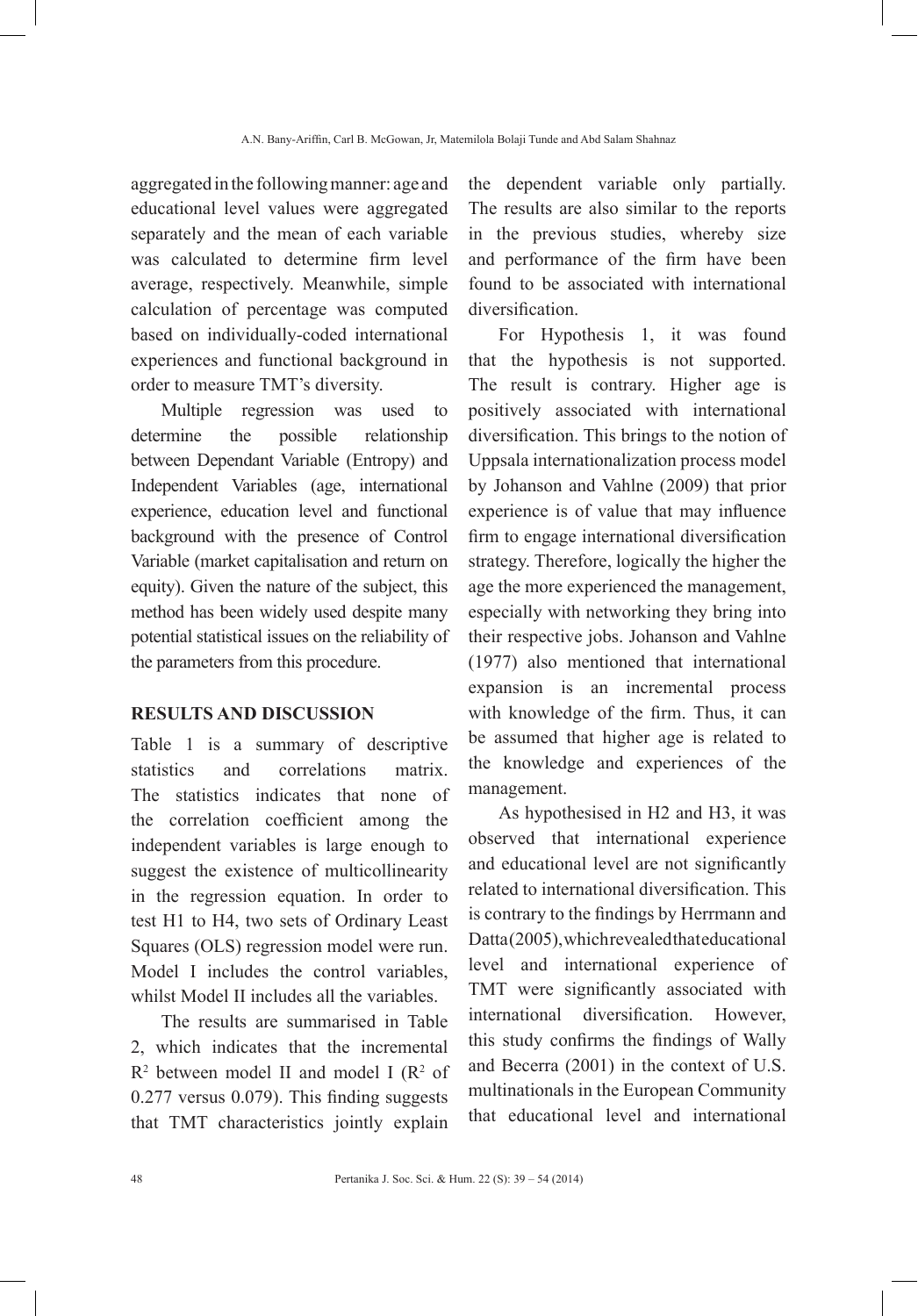experience are not significantly associated with strategic change in international diversification. This conflicting finding is also found in the literature. TMT international experience somehow does contribute to firms' behaviour towards international diversification strategy.

On the final hypothesis (H4), it was anticipated that the functional background of TMT would be positively associated with international diversification. In this study, a significant association was found between TMT functional background diversity and international diversification. The findings confirm the earlier study by Wally and Becerra (2001). The study also supported Jaw and Lin's (2009) findings from the study on corporate elite characteristics and firm's internationalisation of Taiwanese firms operating in technologically diverse TMT increases cognitive homogeneity; they also found that it enables overcoming of 'group-think' at the top of the firm. Therefore, the heterogeneous ability within TMT construct can create synergistic assistance in foreign market issue problem solving.

#### **CONCLUSION**

Internationalisation has increased significantly in the recent decades and it is becoming a trend among Malaysian MNCs. Economic and market liberalisationn have been among the pushing factors that prompt international diversification strategy of firms. Advancement in technology such as communication, transportation and information technology has certainly changed the business landscape with globalisation that can make product to be sold anywhere around the world. Mohammadreza *et al*. (2010) noted that MNCs' behaviour, as well as expansion strategies, has affected today's globalisation of business environment. For instance, China, which famously practised a closed economy policy, was forced to liberalise her trade policy to acknowledge the opportunities presented to China in the era of globalisation.

Although international diversification strategy is relatively new to this country compared to more developed nations, its adoption is inevitable because it presents opportunity of new markets. According to the upper echelons theory, firm's behaviour towards any strategic decisions is the reflection of its managerial skills and cognitive abilities, while Uppsala internationalisation process model stresses on the importance of experiential learning and networking that build commitment and thrust towards international venture. This is based on the assumption of 'uncertainty and bounded rationality' that drives firms towards international diversification strategy.

This study found that there is a linkage between upper echelons, as suggested by the Uppsala internationalisation process model. As anticipated earlier, diverse functional background of TMT is positively associated with international diversification. It was found that the more diverse the TMT background, the more significant the association would be with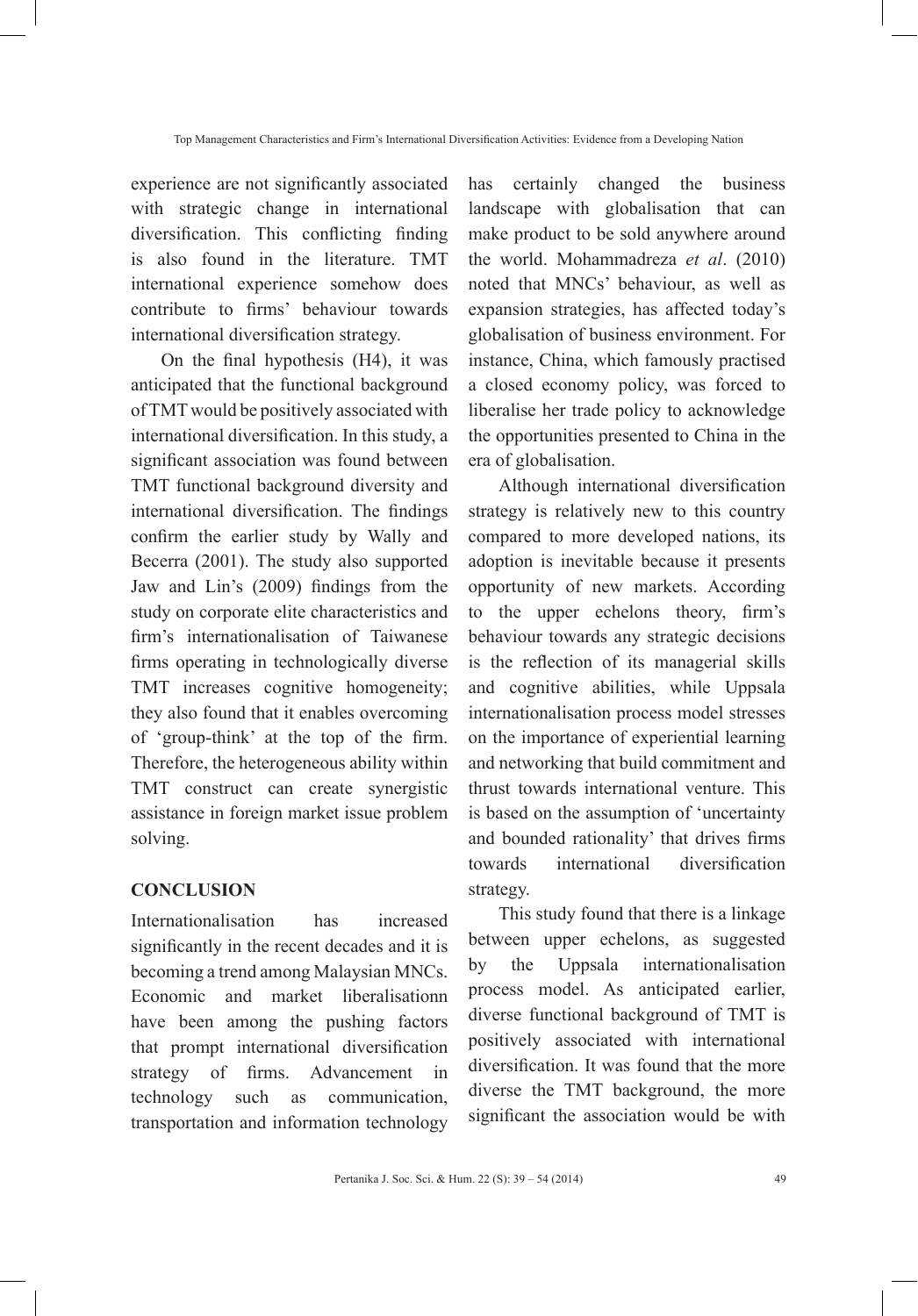international diversification. Diversity of functional background indicates the level of experiences and skills; thus, it confirms both upper echelons theory and Uppsala internationalisation process model that international diversification moves parallel with the level of experiential knowledge.

 However, it was found that Uppsala model stands up against upper echelons perspective when TMT average age shows a positive relationship with international diversification. Logically at the older age, one will have more experience and knowledge than younger executives, thus resulting in more accurate and faster judgment. This also implies support for the Uppsala internationalisation process model on the experiential knowledge influence on international diversification.

On the other hand, educational level and international experience were found to have insignificant influence on international diversification. Although the measure used is consistent with that of earlier studies, the results are in contrast with some of the previous literatures. Nonetheless, the results of this study almost mirrors those in Wally and Becerra's (2001) study, which also

| TABLE 1             |  |
|---------------------|--|
| Correlations matrix |  |

found educational level and international background as not significantly associated with international diversification. The insignificance of educational level is confirmed as in Herrmann and Datta's (2005); TMT characterised by high educational level sometimes leads to excessive analysis which can be a detriment to the decision making process. Though international experience was found to be insignificant, it is still believed to provide some added values in decision making.

Therefore, the findings of this study also suggest that certain TMT characteristics are relatively strongly associated with international diversification. This goes in line with the high levels of ambiguity and uncertainty in the international business environment that require certain TMT characteristics to help firms face fierce competitions. In addition, Uppsala internationalisation process model stresses on the importance of management's prior knowledge, which also serves as a valuable contributor to networking experience. Networking at the upper echelons facilitates firms' international diversification strategy.

| 00110101011011101111 |                               |              |                |           |          |                |                          |       |                          |
|----------------------|-------------------------------|--------------|----------------|-----------|----------|----------------|--------------------------|-------|--------------------------|
|                      | <b>Variables</b>              | <b>Means</b> | <b>Std Dev</b> |           | 2        | 3              | 4                        | 5     | 6                        |
|                      | Entropy                       | 0.35         | 0.11           |           |          |                |                          |       |                          |
|                      | 2 TMT average age             | 51.56        | 2.62           | $0.095**$ |          |                |                          |       |                          |
| 3                    | TMT international             | 0.10         | 0.12           | $-0.024$  | $-0.033$ | $\blacksquare$ |                          |       |                          |
| $\overline{4}$       | experience<br>TMT educational | 2.64         | 0.81           | 0.007     | $-0.087$ | $-0.036$       | $\overline{\phantom{0}}$ |       |                          |
|                      | level                         |              |                |           |          |                |                          |       |                          |
| 5.                   | <b>TMT</b> functional         | 0.47         | 11.32          | $0.230**$ | 0.155    | 0.123          | $-0.049$                 |       |                          |
|                      | background                    |              |                |           |          |                |                          |       |                          |
| 6                    | Market                        | 0.23         | 2.48           | $0.276*$  | $-0.102$ | 0.063          | $-0.071$                 | 0.038 | $\overline{\phantom{a}}$ |
|                      | capitalisation                |              |                |           |          |                |                          |       |                          |
|                      | Return on equity              | 3.37         | 2.34           | $-0.093$  | 0.185    | 0.106          | $-0.124$                 | 0.143 | $0.336**$                |

\*. Correlation is significant at the 0.05 level (2-tailed).

\*\*. Correlation is significant at the 0.01 level (2-tailed)<br>50 Pertanika J. Soc. Sci. & Hum. 22 (S): 39 – 54 (2014)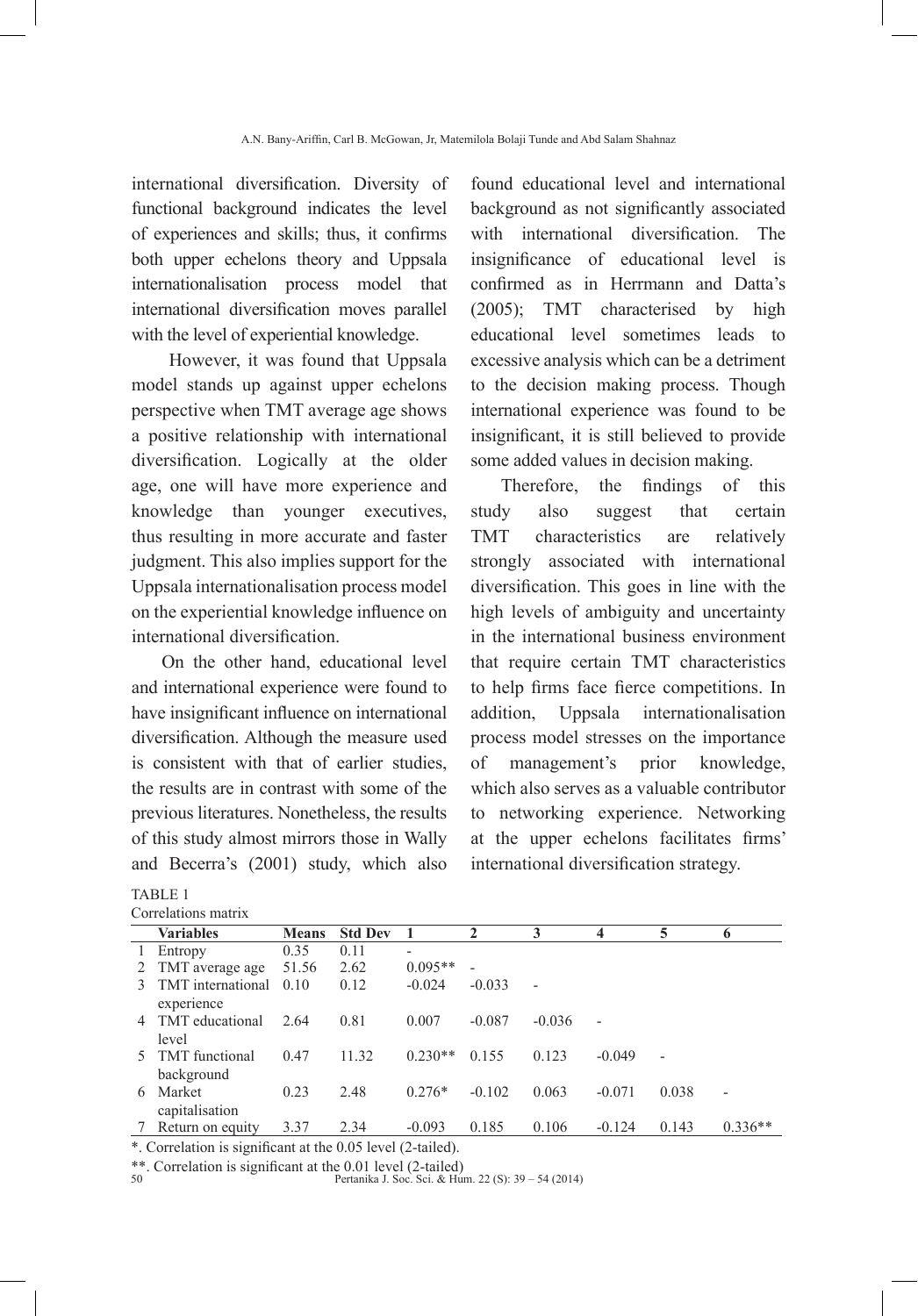Top Management Characteristics and Firm's International Diversification Activities: Evidence from a Developing Nation

TABLE 2

Result of OLS regression (TMT characteristics and international diversification)

| Variables                    | Model I             | Model II     |
|------------------------------|---------------------|--------------|
|                              | (Control Variables) | (Full Model) |
| TMT average age              |                     | $0.013***$   |
|                              |                     | (0.000)      |
| TMT international experience |                     | $-0.077$     |
|                              |                     | (0.704)      |
| TMT educational level        |                     | 0.033        |
|                              |                     | (0.707)      |
| TMT functional background    |                     | $0.576**$    |
|                              |                     | (0.002)      |
| Market capitalisation        | 0.153               | 0.133        |
|                              | (0.000)             | (0.000)      |
| Return on equity             | $-0.014$            | $-0.005$     |
|                              | (0.000)             | (0.000)      |
| R-squared                    | 0.079               | 0.277        |
| Constant                     | 1.07                | $-0.923$     |
| N                            | 83                  | 83           |
| F                            | 4.342***            | $9.645***$   |

Standard Errors in parentheses

\*\*. Significant at 0.05 level (2-tailed).

\*\*\*. Significant at 0.01 level (2-tailed)

### **REFERENCES**

- Adler, N. J., & Bartholomew, S. (1992). Managing globally competent people. Academy of Management Executive, 6, 52-65.
- Ariff, M., & Lopez, G. P. (2007). Outward Foreign Direct Investment: The Malaysian Experience. Paper presented at International Workshop on Intra-Asian FDI Flows: Magnitude, Trends, Prospects and Policy Implications April 25 – 26.
- Bany Ariffin, & Fauzias, M. N. (2006). Wealth Effect of International Investment. Announcements: Evidence from Developing Market. Asian Academy of Management Journal, 11(1), 49-65.
- Bantel, K., & Jackson, S. (1989). Top Management and Innovations in Banking: Does the Composition of the Top Team Make a Difference? Strategic Management Journal, 10, 107–124.
- Carpenter, M. A., Geletkanycz, M. A., & Sanders, W. M. (2004). Upper Echelons Revisited: Antecedants, Elements, and Consequences of Top Management Team Composition. Journal of Management, 30(6), 749-776.
- Child, J. (1974). Managerial and organizational factors associated with company performance. Journal of Management Studies, 11, 13-27.
- Cyert, R., & March, J. (1963). A Behavioral Theory of the Firm. Prentice-Hall, New Jersey.
- Datta, D. K., & Rajagopalan, N. (1998). Industry Structure and CEO Characteristics: An Empirical Study of Succession events. Strategic Management Journal, 19, 833–852.
- Fama, E. F. (1980). Agency problem and the theory of the firm. Journal of Political Economy, 88, 288-307.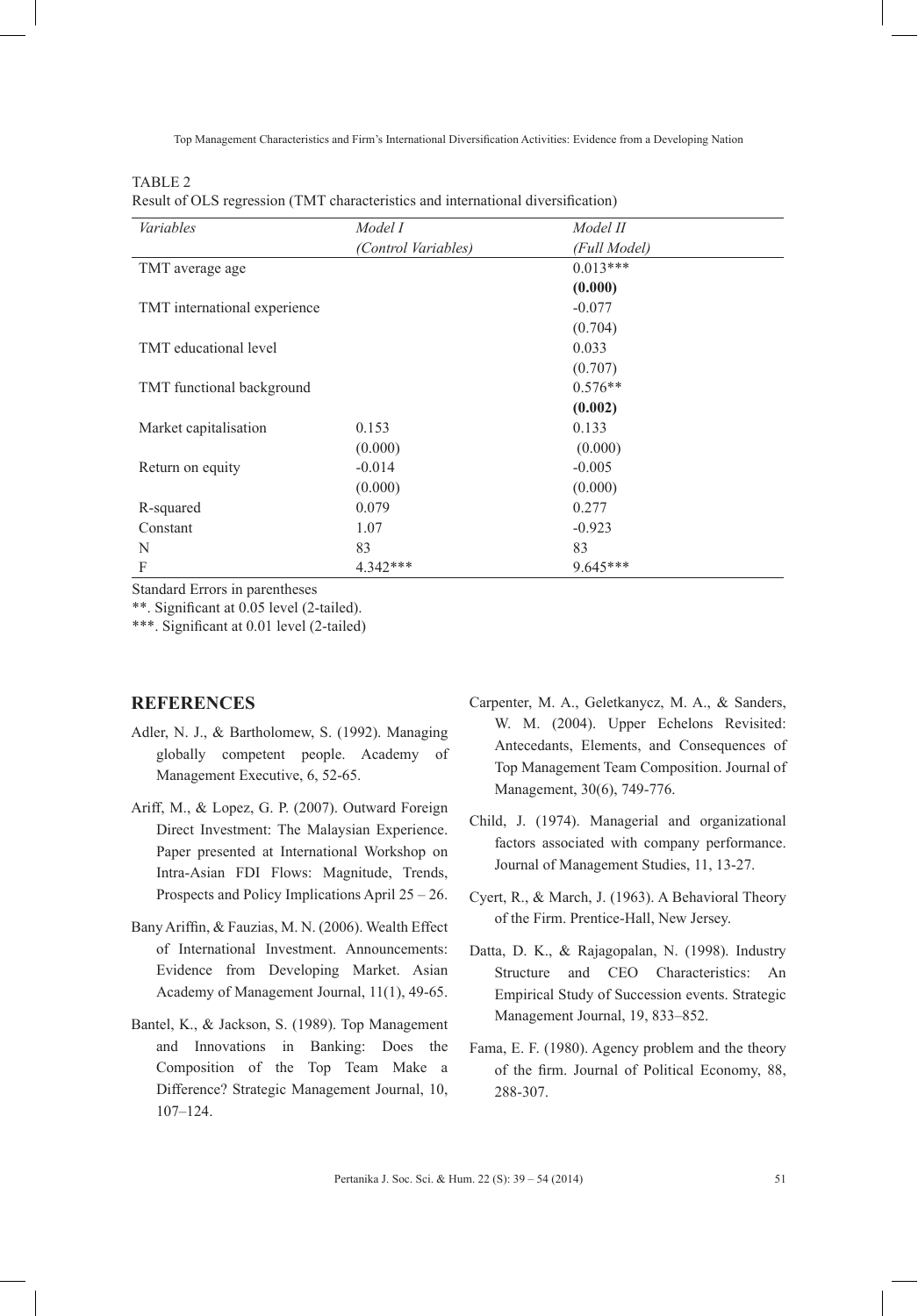- Finkelstein, S., & Hambrick, D. C. (1996). Strategic leadership: top executives and their effects on organizations. Minneapolis: West Publishing.
- Grimm, C., & Smith, K. G. (1991). Management and Organizational change: A note on the railroad industry. Strategic Management Journal, 29, 557-562.
- Hambrick, D. C., & Mason, P. A. (1984). Upper echelons: the organization as a reflection of its top managers. Academy of Management Review, 9, 193–206.
- Hermann, P., & Datta, D. K. (2005). Relationships between top management team characteristics and international diversification: An empirical investigation. British Journal of Management, 16(1), 69–78.
- Hitt, M. A., Hoskisson, R. E., & Kim, H. (1997). International Diversification: Effects on Innovation and Firm performance in Productdiversified Firms. Academy of Management Journal, 40, 767–798.
- Jaw, Y. L., & Lin W. T. (2009). Corporate elite characteristics and firm's internationalization: CEO-level and TMT-level roles. The International Journal of Human Resource Management, 20(1), 220-233.
- Jensen, M., & Zajac, E. J. (2004). Corporate elites and corporate strategy: how demographic preferences and structural position shape the scope of the firm. Strategic Management Journal, 25(6), 215-235.
- Johanson, J., & Vahlne, J. E. (1977). The internationalisation process of the firm: a model of knowledge development and increasing foreign market commitments. Journal of International Business Studies, 8(1), 23-32.
- Johanson, J., & Vahlne, J. E. (2009). The Uppsala internationalisation model revisited: from liability of foreignness to liability of outsidership. Journal of International Business Studies, 40, 1411-1431.
- Tun Mahathir bin Mohamad. (2011). A doctor in the house: The memoirs of Tun Dr Mahathir Mohamad. MPH Group Publishing Sdn Bhd.
- Michel, J. G., & Hambrick, D. C. (1992). Diversification posture and top management team characteristics. Academy of Management Journal, 35, 9-37.
- Asgari, M., Ahmad, S. Z., & Gurrib, I. (2010). Explaining the internationalization process of Malaysian service firms. International Journal of Trade, Economics and Finance, 1(1), 68-73.
- Nashir, M. (2010, January 9). Malaysian Firms Biggest Foreign Investora in Plantation Sector of West Kalimantan. BERNAMA.
- Nielsen, S. (2010a). Top management team internationalization and firm performance: the mediating roles of foreign market entry, Management International Review, 50, 185-206.
- Qian, G. (1996). The Effect of Multinationality Measures upon the Risk-Return Performance of US Firms. International Review, 247-265.
- Sambharya, R. B. (1996). Foreign Experience of Top Management Teams and International Diversification Strategies of U.S. Multinational Corporations. Strategic Management Journal, 17, 739–746.
- Sullivan, D. (1994). Measuring the degree of internationalization of a firm. Journal of International Business Studies, 25, 325-342.
- Syed, Z. .A. (2008). The Internationalization Process of Third World Multinational Firms: A Study of Malaysia Government-Linked Corporations. International Journal of Business Research,, 8, 35-47.
- Syed, Z. A., & Hashim, F. (2007). The Internationalization of MNC from the developing economies: Case of Malaysia. International Review of Business Research Papers 3(5), 1-20.